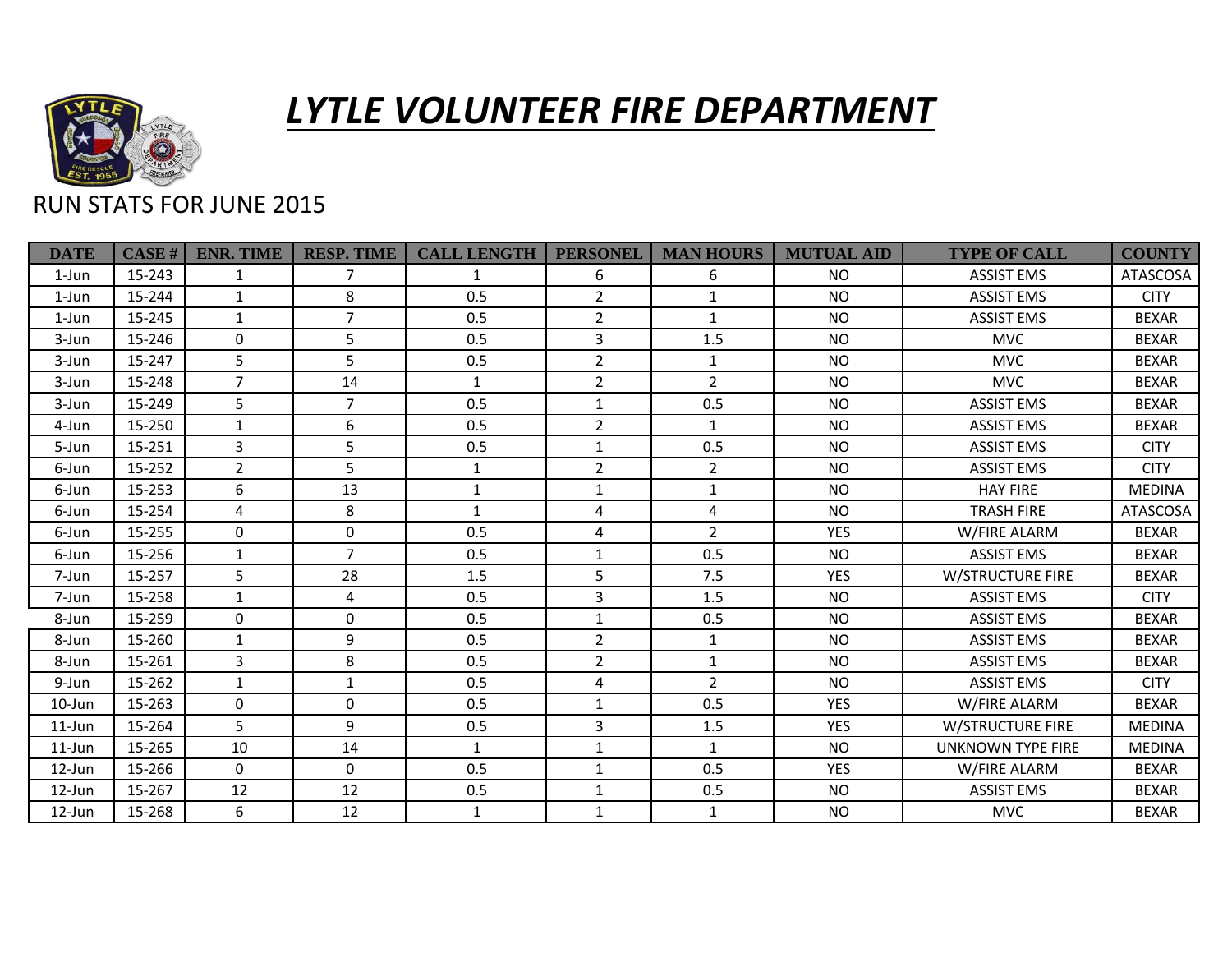| 12-Jun    | 15-269  | 4              | 4              | 0.5            | $\mathbf{1}$            | 0.5            | <b>NO</b>  | <b>MVC</b>               | <b>BEXAR</b> |
|-----------|---------|----------------|----------------|----------------|-------------------------|----------------|------------|--------------------------|--------------|
| 12-Jun    | 15-270  | $\mathbf{1}$   | $\mathbf{1}$   | 0.5            | $\mathbf{1}$            | 0.5            | <b>NO</b>  | <b>ASSIST EMS</b>        | <b>CITY</b>  |
| 12-Jun    | 15-271  | $\mathbf{1}$   | $\overline{3}$ | 0.5            | $\mathbf{1}$            | 0.5            | <b>NO</b>  | <b>ASSIST EMS</b>        | <b>CITY</b>  |
| 12-Jun    | 15-272  | 0              | 0              | 0.5            | $\overline{2}$          | $1.5\,$        | YES        | W/FIRE ALARM             | <b>BEXAR</b> |
| 12-Jun    | 15-273  | $\overline{2}$ | 8              | $\mathbf{1}$   | $\overline{2}$          | $\overline{2}$ | <b>NO</b>  | <b>ASSIST EMS</b>        | <b>BEXAR</b> |
| 12-Jun    | 15-274  | $\overline{2}$ | 6              | $\mathbf{1}$   | 5                       | 5              | <b>NO</b>  | <b>MVC</b>               | <b>BEXAR</b> |
| 12-Jun    | 15-275  | $\mathbf{1}$   | $\mathbf{1}$   | 0.5            | $\overline{4}$          | $\overline{2}$ | <b>NO</b>  | <b>ASSIST EMS</b>        | <b>CITY</b>  |
| 13-Jun    | 15-276  | $\overline{2}$ | $\overline{4}$ | $\mathbf{1}$   | $\overline{2}$          | $\overline{2}$ | <b>NO</b>  | <b>MVC</b>               | <b>CITY</b>  |
| 13-Jun    | 15-277  | 5              | 16             | 0.5            | $1\,$                   | 0.5            | <b>NO</b>  | <b>ASSIST EMS</b>        | <b>BEXAR</b> |
| 14-Jun    | 15-278  | 6              | 16             | $\mathbf{1}$   | 3                       | $\overline{3}$ | YES        | <b>MVC</b>               | <b>BEXAR</b> |
| 14-Jun    | 15-279  | $\mathbf 0$    | $\mathbf 0$    | 0.5            | $\mathbf{1}$            | 0.5            | <b>NO</b>  | <b>MVC</b>               | <b>BEXAR</b> |
| 15-Jun    | 15-280  | 9              | 14             | 0.5            | 3                       | 1.5            | <b>NO</b>  | <b>GRASS FIRE</b>        | <b>BEXAR</b> |
| 17-Jun    | 15-281  | $1\,$          | 6              | 0.5            | $1\,$                   | 0.5            | <b>NO</b>  | <b>ASSIST EMS</b>        | <b>BEXAR</b> |
| 18-Jun    | 15-282  | $1\,$          | 5              | 0.5            | $\overline{2}$          | $1.5\,$        | <b>NO</b>  | <b>LIFT ASSIST</b>       | <b>CITY</b>  |
| 19-Jun    | 15-283  | 8              | 14             | 1.5            | $\overline{3}$          | 4.5            | YES        | <b>MVC</b>               | <b>BEXAR</b> |
| 19-Jun    | 15-284  | $\mathbf 0$    | 8              | 0.5            | $\overline{2}$          | $\mathbf{1}$   | <b>NO</b>  | <b>MVC</b>               | <b>BEXAR</b> |
| 19-Jun    | 15-285  | $\mathbf 0$    | 6              | 0.5            | $\overline{2}$          | $\mathbf{1}$   | <b>NO</b>  | <b>MVC</b>               | <b>BEXAR</b> |
| 19-Jun    | 15-286  | $\mathbf 0$    | $1\,$          | 1.5            | $1\,$                   | $1.5$          | YES        | W/HAZMAT                 | <b>BEXAR</b> |
| 19-Jun    | 15-287  | $\mathbf 0$    | $\mathbf 0$    | 0.5            | $\overline{2}$          | $\mathbf{1}$   | YES        | W/ALARM                  | <b>BEXAR</b> |
| 19-Jun    | 15-288  | $1\,$          | $\overline{4}$ | $\overline{3}$ | $\,8\,$                 | 24             | <b>YES</b> | <b>STRUCTURE FIRE</b>    | <b>CITY</b>  |
| 20-Jun    | 15-289  | 8              | 11             | 1.5            | 3                       | 4.5            | <b>NO</b>  | <b>VEHICLE FIRE</b>      | <b>CITY</b>  |
| $21$ -Jun | 15-290  | 6              | 12             | $\mathbf{1}$   | $1\,$                   | $\mathbf{1}$   | <b>NO</b>  | <b>ASSIST EMS</b>        | <b>BEXAR</b> |
| $21$ -Jun | 15-291  | 6              | 16             | 0.5            | $\overline{2}$          | $\mathbf{1}$   | <b>YES</b> | W/MVC                    | <b>BEXAR</b> |
| 21-Jun    | 15-292  | 3              | 13             | 0.5            | $\overline{2}$          | $\mathbf 1$    | <b>NO</b>  | <b>ASSIST EMS</b>        | <b>BEXAR</b> |
| 22-Jun    | 15-293  | $\overline{2}$ | 8              | 0.5            | 3                       | 1.5            | <b>NO</b>  | <b>ASSIST EMS</b>        | <b>BEXAR</b> |
| 23-Jun    | 15-294  | $\mathbf 0$    | $\mathbf 0$    | 0.5            | $\overline{\mathbf{3}}$ | 1.5            | <b>YES</b> | W/ALARM                  | <b>BEXAR</b> |
| 23-Jun    | 15-295  | $\overline{2}$ | 8              | 0.5            | $1\,$                   | 0.5            | <b>NO</b>  | <b>ALARM</b>             | <b>BEXAR</b> |
| 24-Jun    | 15-296A | $\mathbf 0$    | $\mathbf 0$    | 0.5            | $1\,$                   | 0.5            | YES        | W/ALARM                  | <b>BEXAR</b> |
| 24-Jun    | 15-296B | $\overline{2}$ | 16             | 0.5            | $\overline{2}$          | $\mathbf{1}$   | <b>NO</b>  | <b>ASSIST EMS</b>        | <b>BEXAR</b> |
| 26-Jun    | 15-297  | $\overline{4}$ | 10             | 0.5            | $\overline{2}$          | $\mathbf 1$    | <b>NO</b>  | <b>ASSIST EMS</b>        | <b>BEXAR</b> |
| 26-Jun    | 15-298  | 4              | 8              | 0.5            | $\overline{2}$          | $\mathbf{1}$   | <b>NO</b>  | <b>UNKNOWN TYPE FIRE</b> | <b>BEXAR</b> |
| 26-Jun    | 15-299  | 0              | $\mathbf 0$    | 0.5            | 3                       | $1.5\,$        | <b>NO</b>  | <b>ASSIST EMS</b>        | <b>CITY</b>  |
| 28-Jun    | 15-300  | $\overline{2}$ | 10             | 0.5            | $\overline{\mathbf{4}}$ | $\overline{2}$ | <b>NO</b>  | <b>MVC</b>               | <b>BEXAR</b> |
| 28-Jun    | 15-301  | $\overline{2}$ | 6              | 0.5            | 4                       | $\overline{2}$ | <b>NO</b>  | <b>ASSIST EMS</b>        | <b>BEXAR</b> |
| 28-Jun    | 15-302  | $\mathbf 1$    | 5              | 0.5            | 5                       | 2.5            | <b>NO</b>  | <b>MVC</b>               | ATASCOSA     |
| 28-Jun    | 15-303  | $\mathbf 0$    | $\mathbf 0$    | 0.5            | $\mathbf 1$             | 0.5            | YES        | W/ALARM                  | <b>BEXAR</b> |